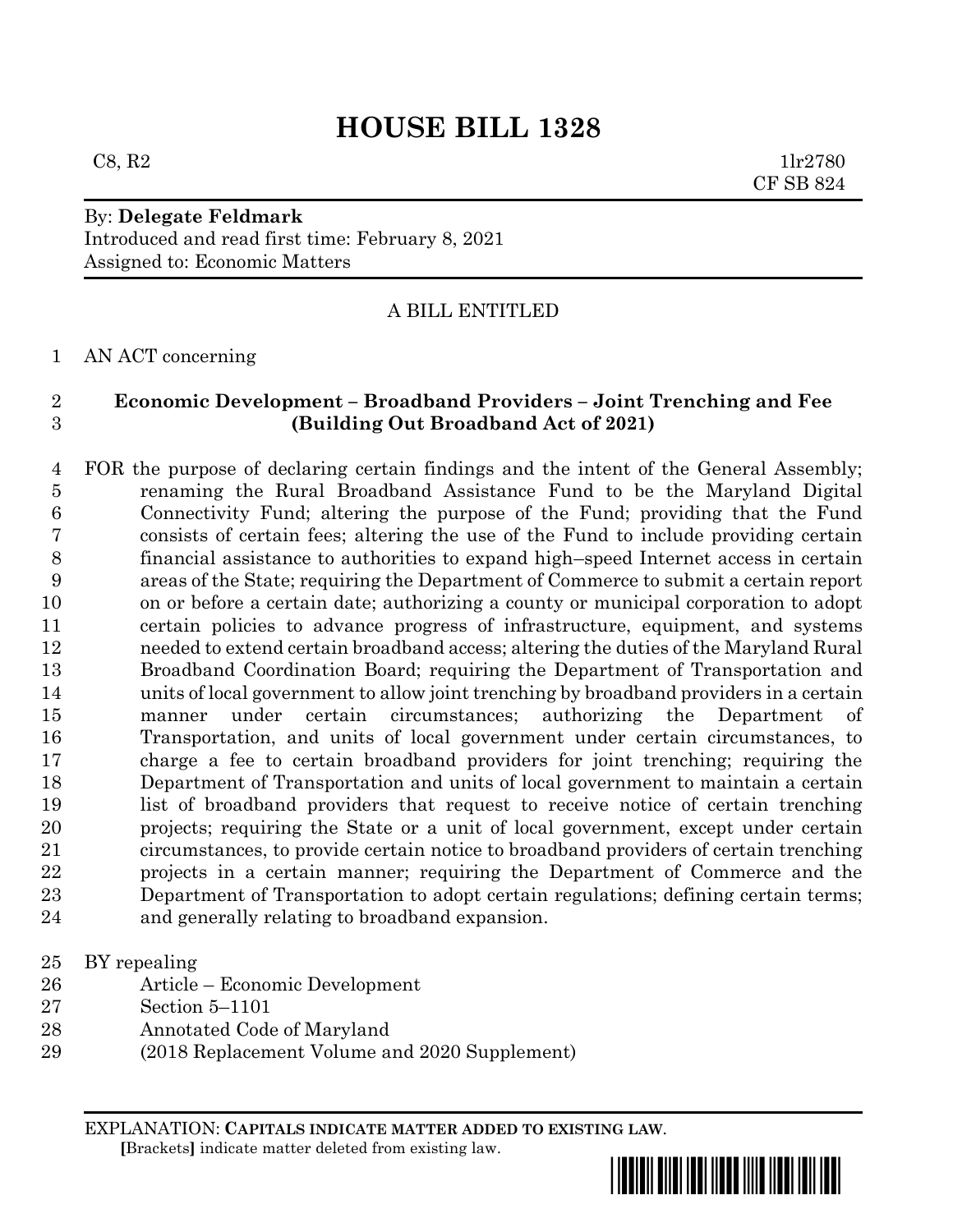- 
- BY adding to
- Article Economic Development
- Section 5–1101 and 5–1103 to be under the amended subtitle "Subtitle 11. Maryland Digital Connectivity"
- Annotated Code of Maryland
- (2018 Replacement Volume and 2020 Supplement)
- BY repealing and reenacting, with amendments,
- Article Economic Development
- Section 5–1102 and 13–504
- Annotated Code of Maryland
- (2018 Replacement Volume and 2020 Supplement)
- BY repealing and reenacting, with amendments,
- Article Transportation
- Section 8–654
- Annotated Code of Maryland
- (2020 Replacement Volume)
- SECTION 1. BE IT ENACTED BY THE GENERAL ASSEMBLY OF MARYLAND,
- That Section(s) 5–1101 of Article Economic Development of the Annotated Code of
- Maryland be repealed.
- SECTION 2. AND BE IT FURTHER ENACTED, That the Laws of Maryland read as follows:
- 

# **Article – Economic Development**

- Subtitle 11. **[**Rural Broadband Assistance Fund**] MARYLAND DIGITAL CONNECTIVITY**.
- **5–1101.**

# **THE GENERAL ASSEMBLY DECLARES THAT:**

 **(1) THE AVAILABILITY OF HIGH–SPEED INTERNET ACCESS, REFERRED TO AS "BROADBAND" AND INCLUDING BOTH WIRED AND WIRELESS TECHNOLOGIES, IS ESSENTIAL 21ST–CENTURY INFRASTRUCTURE FOR ECONOMIC COMPETITIVENESS AND QUALITY OF LIFE;**

 **(2) ECONOMIC STUDIES CONFIRM THAT THE USE OF BROADBAND TECHNOLOGIES INCREASES ECONOMIC PRODUCTIVITY AS A FOUNDATION FOR INCREASED EFFICIENCY IN ORGANIZATIONAL OPERATIONS AND ENHANCED PROFITABILITY IN BUSINESS;**

 **(3) BROADBAND INFRASTRUCTURE IS ALSO VITAL TO THE OPERATION AND MANAGEMENT OF OTHER CRITICAL INFRASTRUCTURE, INCLUDING**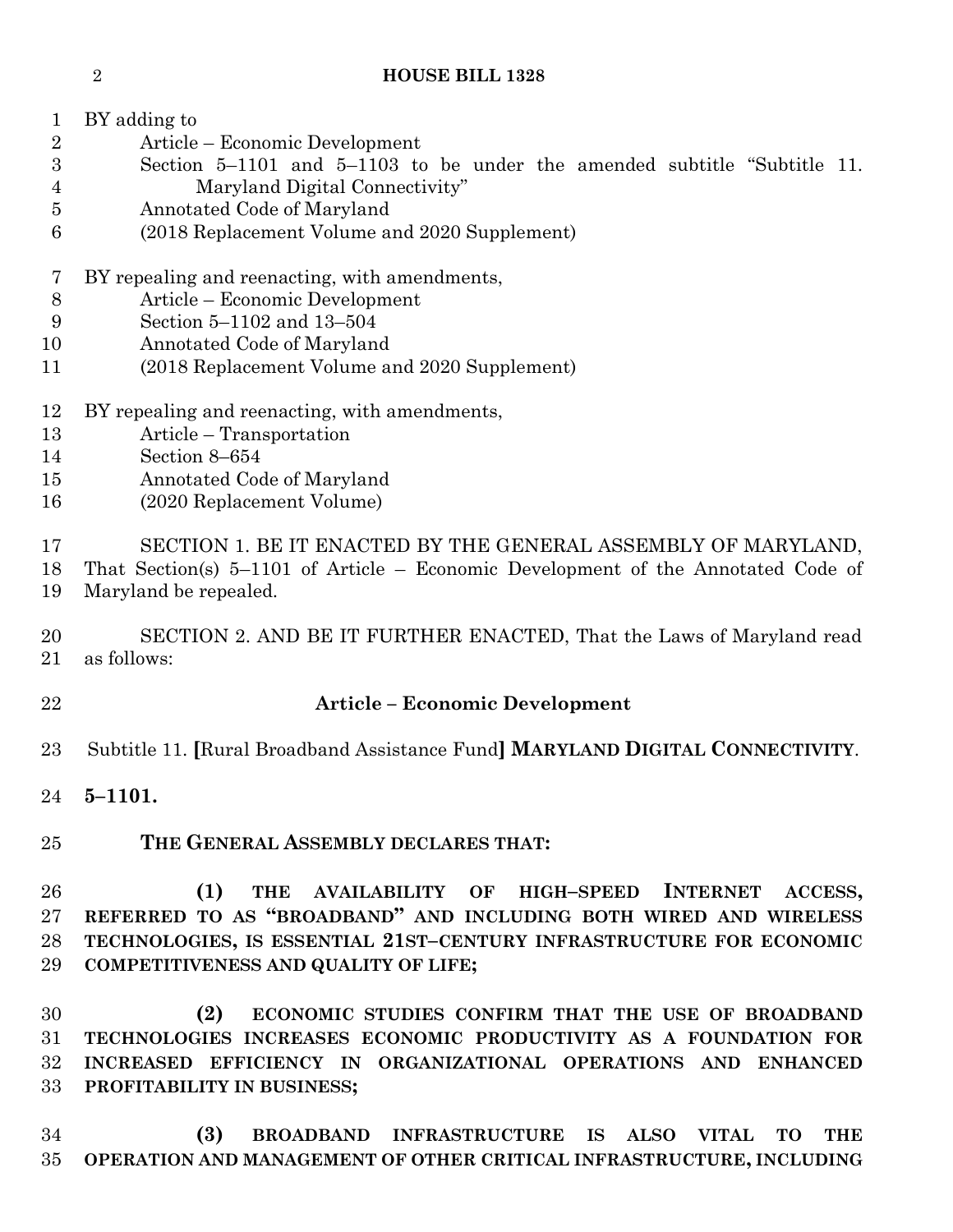#### **HOUSE BILL 1328** 3

 **ENERGY GENERATION SYSTEMS AND THE ELECTRICAL GRID, WATER SUPPLY SYSTEMS, AND PUBLIC SAFETY AND EMERGENCY RESPONSE NETWORKS;**

 **(4) THERE IS A NEED FOR WORLD–CLASS BROADBAND INFRASTRUCTURE THROUGHOUT MARYLAND TO SUPPORT THESE MAJOR INFRASTRUCTURE INVESTMENTS, AND THEREBY PROTECT LIVES, PROPERTY, AND THE ENVIRONMENT;**

 **(5) IT IS THE INTENT OF THE GENERAL ASSEMBLY THAT MARYLAND BE A NATIONAL LEADER AND BE GLOBALLY COMPETITIVE IN THE DEPLOYMENT AND THE ADOPTION OF BROADBAND TECHNOLOGY AND IN IMPLEMENTING QUALITY UNIVERSAL ACCESS FOR ALL RESIDENTS; AND**

 **(6) IT IS THE POLICY OF THE STATE TO ENCOURAGE COLLABORATION AMONG STAKEHOLDERS AND TO PROMOTE PUBLIC–PRIVATE PARTNERSHIPS TO HARNESS THE EXPERTISE AND STRENGTHS OF ALL PARTNERS TO SERVE THE PUBLIC INTEREST.**

5–1102.

 **(A) IN THIS SECTION, "FUND" MEANS THE MARYLAND DIGITAL CONNECTIVITY FUND.**

 **[**(a)**] (B)** There is a **[**Rural Broadband Assistance**] MARYLAND DIGITAL CONNECTIVITY** Fund in the Department.

 **[**(b)**] (C)** The purpose of the Fund is to assist in the establishment **AND EXPANSION** of **AFFORDABLE** broadband communication services in **[**rural and underserved areas of**]** the State.

**[**(c)**] (D)** The Department shall administer the Fund.

 **[**(d)**] (E)** (1) The Fund is a special, nonlapsing fund that is not subject to reversion under § 7–302 of the State Finance and Procurement Article.

 (2) The Treasurer shall hold the Fund separately, and the Comptroller shall account for the Fund.

**[**(e)**] (F)** The Fund consists of:

(1) money appropriated in the State budget to the Fund;

 (2) money appropriated in the State budget to the Maryland Economic Development Assistance Fund under Subtitle 3 of this title for the purpose of assisting in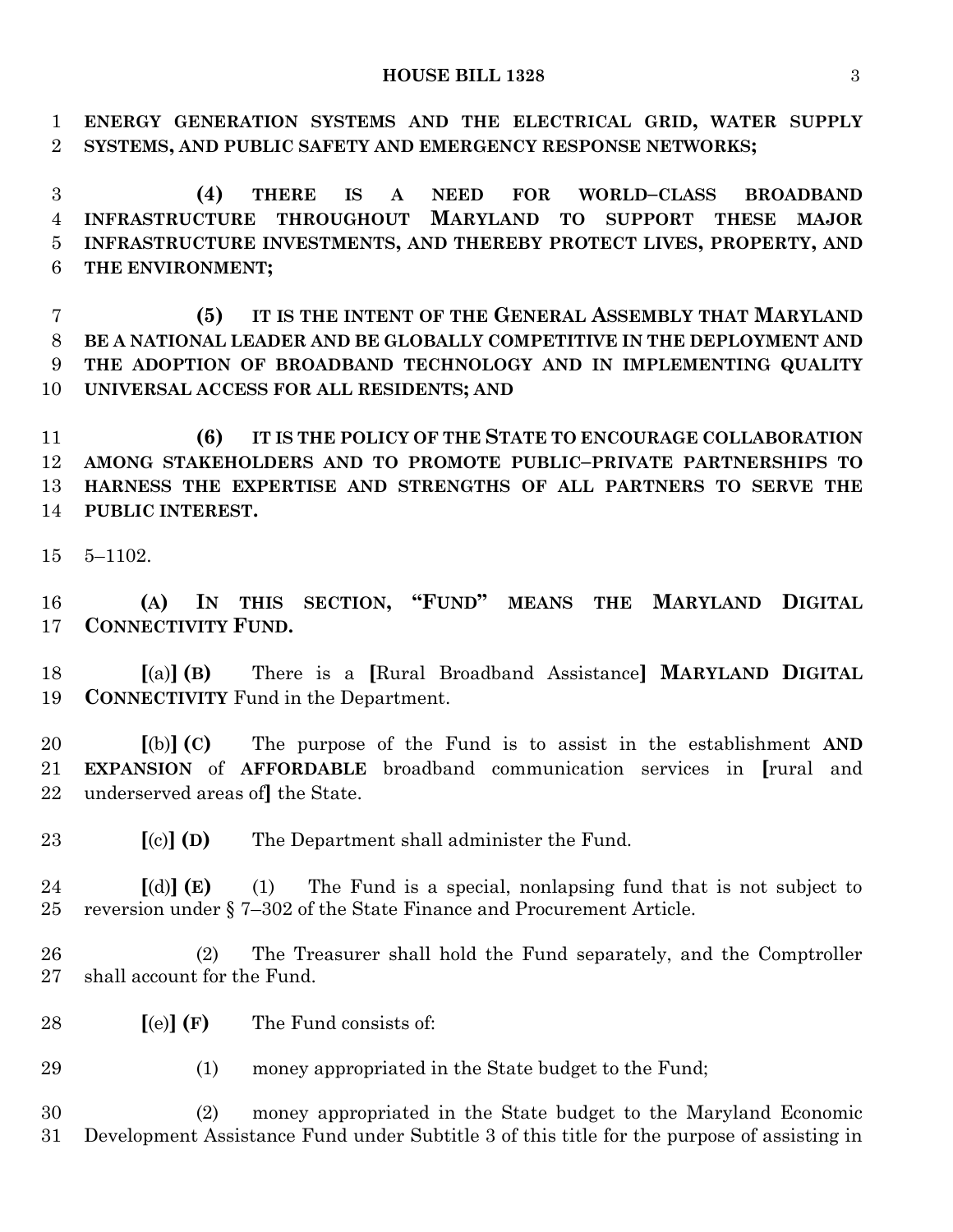|                                  | <b>HOUSE BILL 1328</b><br>$\overline{4}$                                                                                                                                                        |
|----------------------------------|-------------------------------------------------------------------------------------------------------------------------------------------------------------------------------------------------|
| $\mathbf 1$<br>$\overline{2}$    | the establishment of broadband communication services in [rural and underserved areas<br>of the State;                                                                                          |
| $\boldsymbol{3}$                 | (3)<br>federal money allocated or granted to the Fund; [and]                                                                                                                                    |
| $\overline{4}$<br>$\overline{5}$ | ANY FEES CHARGED BY THE DEPARTMENT OF TRANSPORTATION<br>(4)<br>UNDER § 8-654 OF THE TRANSPORTATION ARTICLE; AND                                                                                 |
| 6<br>7                           | $(4)$ (5)<br>any other money from any source accepted for the benefit of the<br>Fund.                                                                                                           |
| 8                                | [(f)](G)<br>The Fund may be used [only]:                                                                                                                                                        |
| 9<br>10<br>11                    | (1)<br>for planning, construction, and<br>maintenance<br>of broadband<br>communication services and equipment [in rural and underserved areas] and related<br>activities; AND                   |
| 12<br>13<br>14                   | (2)<br>TO PROVIDE FINANCIAL ASSISTANCE IN THE FORM OF GRANTS TO<br>AUTHORITIES TO EXPAND HIGH-SPEED INTERNET ACCESS IN UNDERSERVED AREAS<br>OF THE STATE, TO:                                   |
| 15<br>16                         | (I)<br><b>FACILITATE</b><br>LEARNING,<br><b>INCLUDING</b><br><b>DISTANCE</b><br>TECHNOLOGICAL IMPROVEMENT FOR DISTANCE LEARNING;                                                                |
| 17<br>18                         | (II)<br>ESTABLISH TELEMEDICINE SERVICES IN UNDERSERVED<br><b>AREAS OF THE STATE;</b>                                                                                                            |
| 19<br>20                         | IMPROVE TELEWORK CAPABILITIES FOR EMPLOYEES TO<br>(III)<br>ENABLE COMPLIANCE WITH COVID-19 PUBLIC HEALTH PRECAUTIONS; AND                                                                       |
| 21<br>22                         | SUPPORT BUSINESSES BY PROVIDING BETTER ACCESS TO<br>(IV)<br><b>HIGH-SPEED INTERNET.</b>                                                                                                         |
| $23\,$<br>24                     | $[(g)]$ (H)<br>(1)<br>The Treasurer shall invest the money in the Fund in the same<br>manner as other State money may be invested.                                                              |
| $25\,$<br>26                     | Any investment earnings of the Fund shall be credited to the General<br>(2)<br>Fund of the State.                                                                                               |
| $27\,$<br>28<br>29               | The Department shall [make payments from the Fund within 30 days<br>$[(h)]$ (I)<br>after notice of a decision of the Board under $\S$ 13-504(3) of this article ADOPT<br><b>REGULATIONS ON:</b> |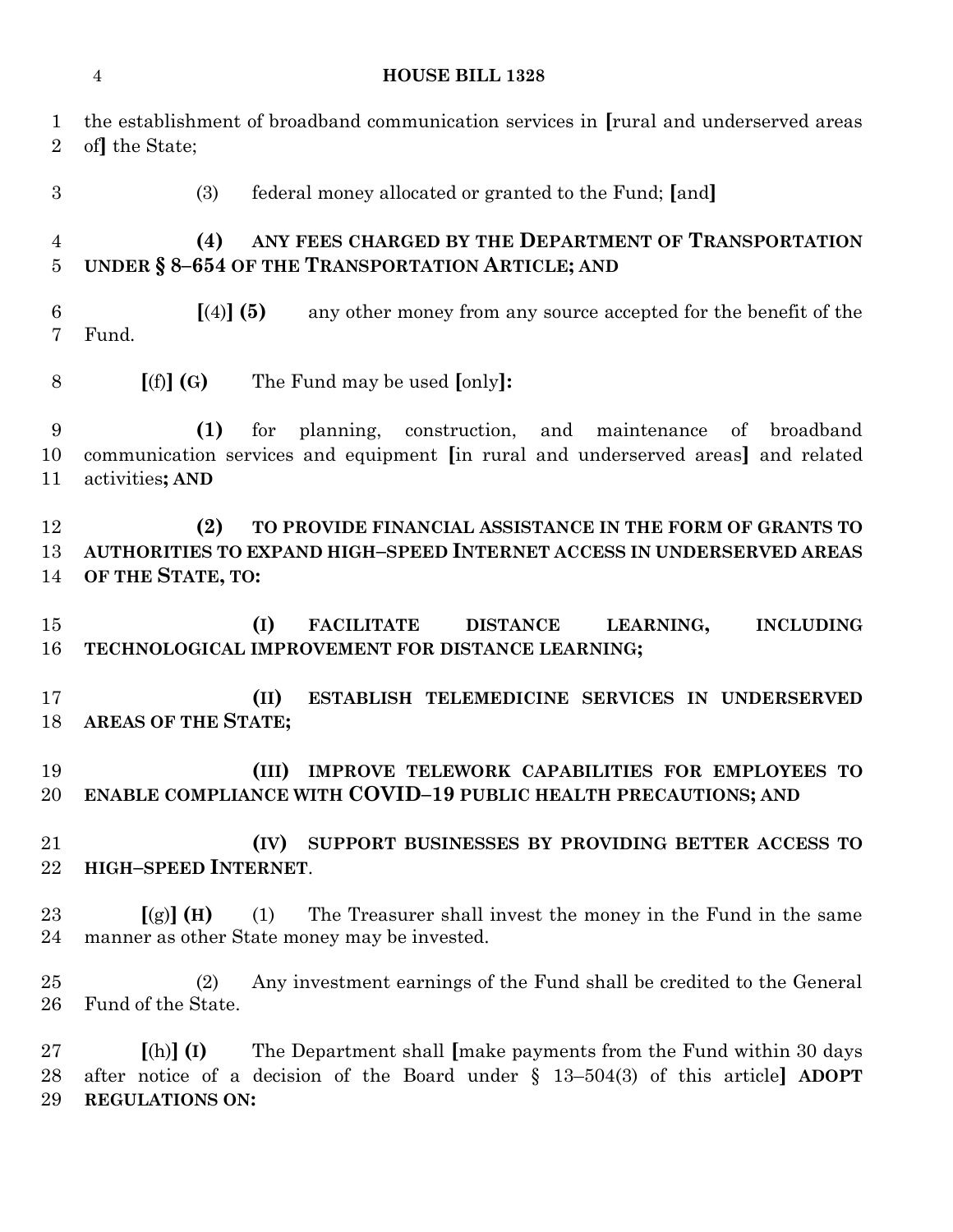## **HOUSE BILL 1328** 5

 **(1) PROCEDURES FOR AUTHORITIES TO APPLY FOR FINANCIAL ASSISTANCE FROM THE FUND; AND**

 **(2) PRIORITIES FOR ALLOCATING, SELECTING, AND DISTRIBUTING FINANCIAL ASSISTANCE FROM THE FUND TO AUTHORITIES IN AREAS OF THE STATE UNDERSERVED BY WIRELESS FACILITIES AND WIRELESS SERVICES**.

 **(J) ON OR BEFORE SEPTEMBER 30, 2021, AND EACH SEPTEMBER 30 THEREAFTER, THE DEPARTMENT SHALL SUBMIT A REPORT TO THE GOVERNOR AND, IN ACCORDANCE WITH § 2–1257 OF THE STATE GOVERNMENT ARTICLE, THE GENERAL ASSEMBLY ON:**

 **(1) THE STATUS OF THE FUND, INCLUDING ALL ALLOCATIONS AND EXPENSES; AND** 

 **(2) RECOMMENDATIONS ON FUTURE FUNDING SOURCES FOR THE FUND.**

**5–1103.**

 **A COUNTY OR MUNICIPAL CORPORATION MAY ADOPT, BY ORDINANCE OR RESOLUTION, LOCALLY APPROPRIATE POLICIES TO ADVANCE PROGRESS OF INFRASTRUCTURE, EQUIPMENT, AND SYSTEMS NEEDED TO EXTEND BROADBAND ACCESS TO UNDERSERVED AREAS, INCLUDING:**

 **(1) EXPEDITED CONSIDERATION OF LOCALLY IMPOSED PERMITS OR APPROVALS CUSTOMARILY APPLIED TO COMPARABLE PROJECTS;**

 **(2) THE WAIVER OR REDUCTION OF FEES OR CHARGES CUSTOMARILY ASSOCIATED WITH COMPARABLE PROJECTS;**

 **(3) USING PROJECT–BASED OR REGION–BASED AUTHORITY FOR PUBLIC–PRIVATE PARTNERSHIPS OF RELATED PROJECTS;**

 **(4) MEASURES CONSISTENT WITH OTHER COUNTY LAWS, EFFECTED TO ACCELERATE DEPLOYMENT OF INFRASTRUCTURE AND EQUIPMENT NECESSARY OR DESIRABLE TO PROMOTE BROADBAND DEPLOYMENT INTO UNDERSERVED AREAS.**

13–504.

The Board shall: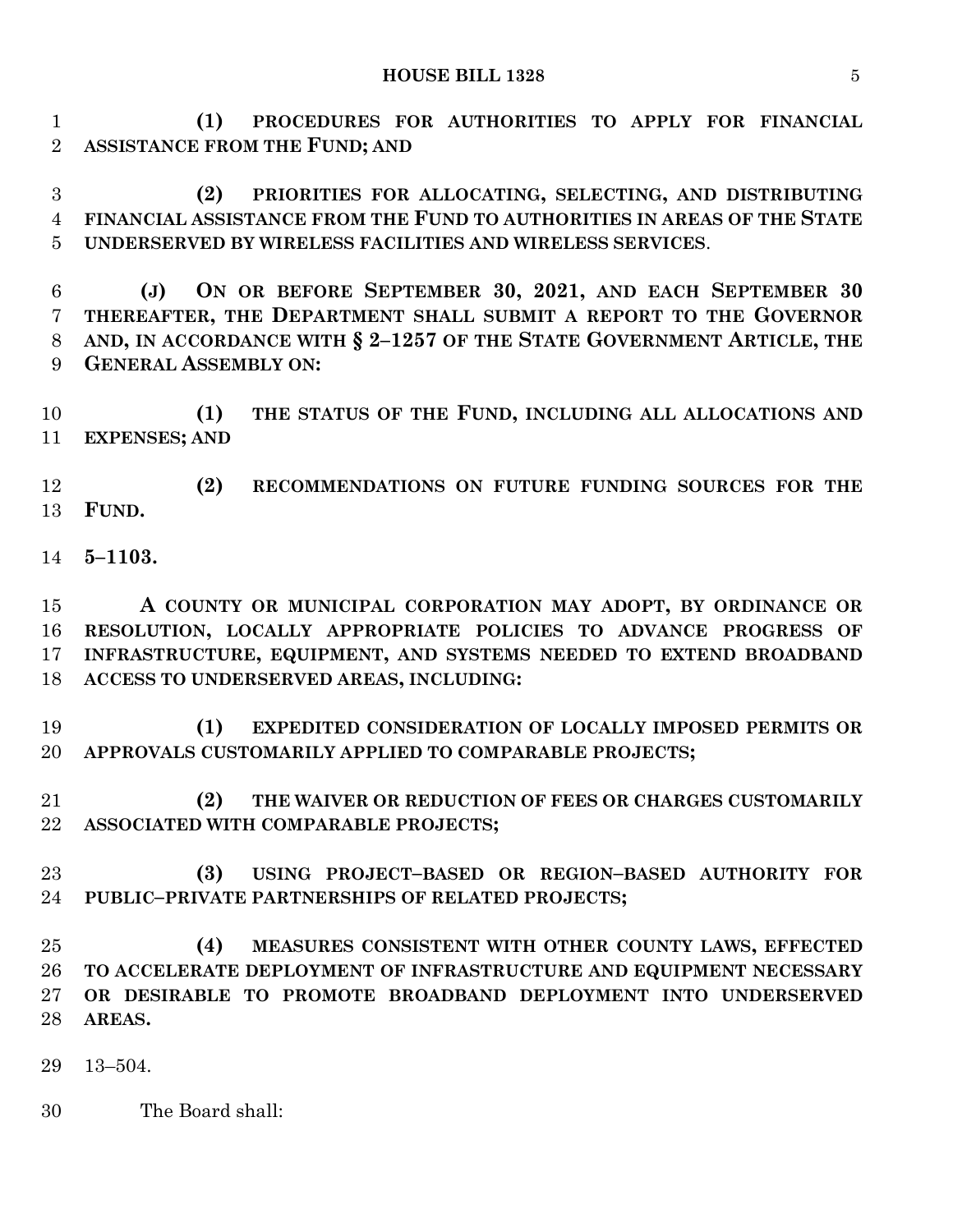#### **HOUSE BILL 1328**

 (1) assist in the deployment of broadband communication infrastructure in rural and underserved areas of the State;

 (2) cooperate with public, private, and nonprofit entities to obtain, coordinate, and disseminate resources for the establishment of broadband communication services in rural and underserved areas of the State; **AND**

 **[**(3) review and approve the disbursement of funds under the Rural Broadband Assistance Fund under § 5–1102 of this article and any other federal, State, and private financial resources that may be provided to assist the establishment of broadband communication services in rural and underserved areas of the State; and**]**

 **[**(4)**] (3)** perform other functions that are consistent with the intent of this subtitle.

## **Article – Transportation**

8–654.

 **(A) (1) IN THIS SECTION, "TRENCHING" MEANS A CONSTRUCTION PROJECT IN WHICH A HIGHWAY RIGHT–OF–WAY SURFACE IS OPENED OR REMOVED FOR THE PURPOSE OF LAYING OR INSTALLING CONDUIT, FIBER, OR SIMILAR INFRASTRUCTURE IN EXCESS OF 1 MILE IN LENGTH.**

 **(2) "TRENCHING" DOES NOT INCLUDE A PROJECT FOR CONSTRUCTION OR MAINTENANCE OF A HIGHWAY FACILITY, INCLUDING DRAINAGE OR CULVERT WORK.**

 **[**(a)**] (B)** The following units of the State shall allow the use of any right–of–way or easement for the installation of broadband communication infrastructure provided by nonprofit telecommunications services providers in rural and underserved areas of the State without imposition of any charge for the use of the right–of–way or the easement:

 (1) The Department of Transportation, including the State Highway Administration, the Maryland Transportation Authority, and the Maryland Transit Administration;

- (2) The Board of Public Works;
- (3) The Department of Information Technology;
- (4) The Department of Natural Resources; and
- (5) The Department of the Environment.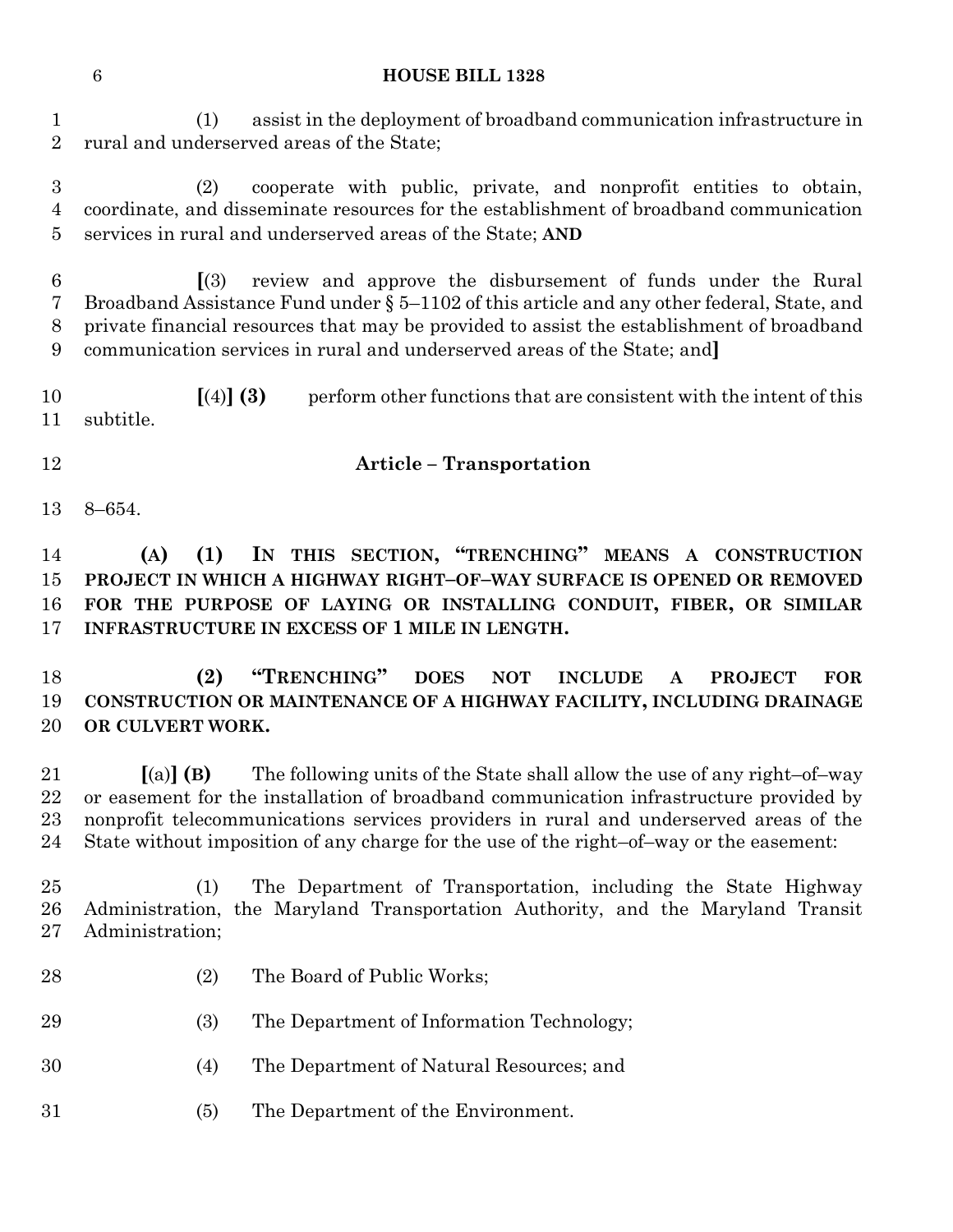**(C) (1) EXCEPT AS PROVIDED IN PARAGRAPH (2) OF THIS SUBSECTION, A UNIT OF LOCAL GOVERNMENT AND THE DEPARTMENT OF TRANSPORTATION, INCLUDING THE STATE HIGHWAY ADMINISTRATION, THE MARYLAND TRANSPORTATION AUTHORITY, AND THE MARYLAND TRANSIT ADMINISTRATION, SHALL ALLOW JOINT TRENCHING BY BROADBAND PROVIDERS ON A NONEXCLUSIVE AND NONDISCRIMINATORY BASIS.**

 **(2) THE DEPARTMENT OR A UNIT OF LOCAL GOVERNMENT MAY DENY JOINT TRENCHING IF:**

 **(I) JOINT TRENCHING WILL HINDER OR OBSTRUCT HIGHWAY SAFETY OR THE CONSTRUCTION, MAINTENANCE, OPERATIONS, OR RELATED REGULATION OF HIGHWAY FACILITIES; OR**

 **(II) JOINT TRENCHING IS NOT FEASIBLE BECAUSE IT WILL DELAY THE REPAIR OR CONSTRUCTION OF A COUNTY'S WATER, WASTEWATER, ELECTRICITY, OR GAS LINES.**

 **(3) (I) EXCEPT AS PROVIDED IN SUBPARAGRAPH (II) OF THIS PARAGRAPH, THE DEPARTMENT OR A UNIT OF LOCAL GOVERNMENT MAY CHARGE A FEE TO A BROADBAND PROVIDER THAT PARTICIPATES IN JOINT TRENCHING.**

 **(II) THE DEPARTMENT OR A UNIT OF LOCAL GOVERNMENT MAY NOT CHARGE A FEE TO A NONPROFIT BROADBAND PROVIDER THAT PARTICIPATES IN JOINT TRENCHING.**

 **(III) THE DEPARTMENT OR A UNIT OF LOCAL GOVERNMENT SHALL DEPOSIT THE FEE INTO THE MARYLAND DIGITAL CONNECTIVITY FUND ESTABLISHED UNDER § 5–1102 OF THE ECONOMIC DEVELOPMENT ARTICLE.**

 **(D) (1) THE DEPARTMENT AND UNITS OF LOCAL GOVERNMENT SHALL MAINTAIN A PUBLIC LIST OF ALL BROADBAND PROVIDERS THAT REQUEST TO RECEIVE NOTICE OF A UTILITY TRENCHING PROJECT, INCLUDING THE PROVIDER'S ADDRESS, ON THE DEPARTMENT'S WEBSITE.**

 **(2) EXCEPT AS PROVIDED IN PARAGRAPH (3) OF THIS SUBSECTION, THE STATE OR A UNIT OF LOCAL GOVERNMENT SHALL PROVIDE NOTICE NOT LESS THAN 14 DAYS BEFORE ANY TRENCHING PROJECT ON A COMPETITIVELY NEUTRAL BASIS TO BROADBAND PROVIDERS ON THE DEPARTMENT'S WEBSITE.**

 **(3) THE STATE OR A UNIT OF LOCAL GOVERNMENT IS NOT REQUIRED TO PROVIDE NOTICE IN ACCORDANCE WITH PARAGRAPH (2) OF THIS SUBSECTION FOR EMERGENCY REPAIRS.**